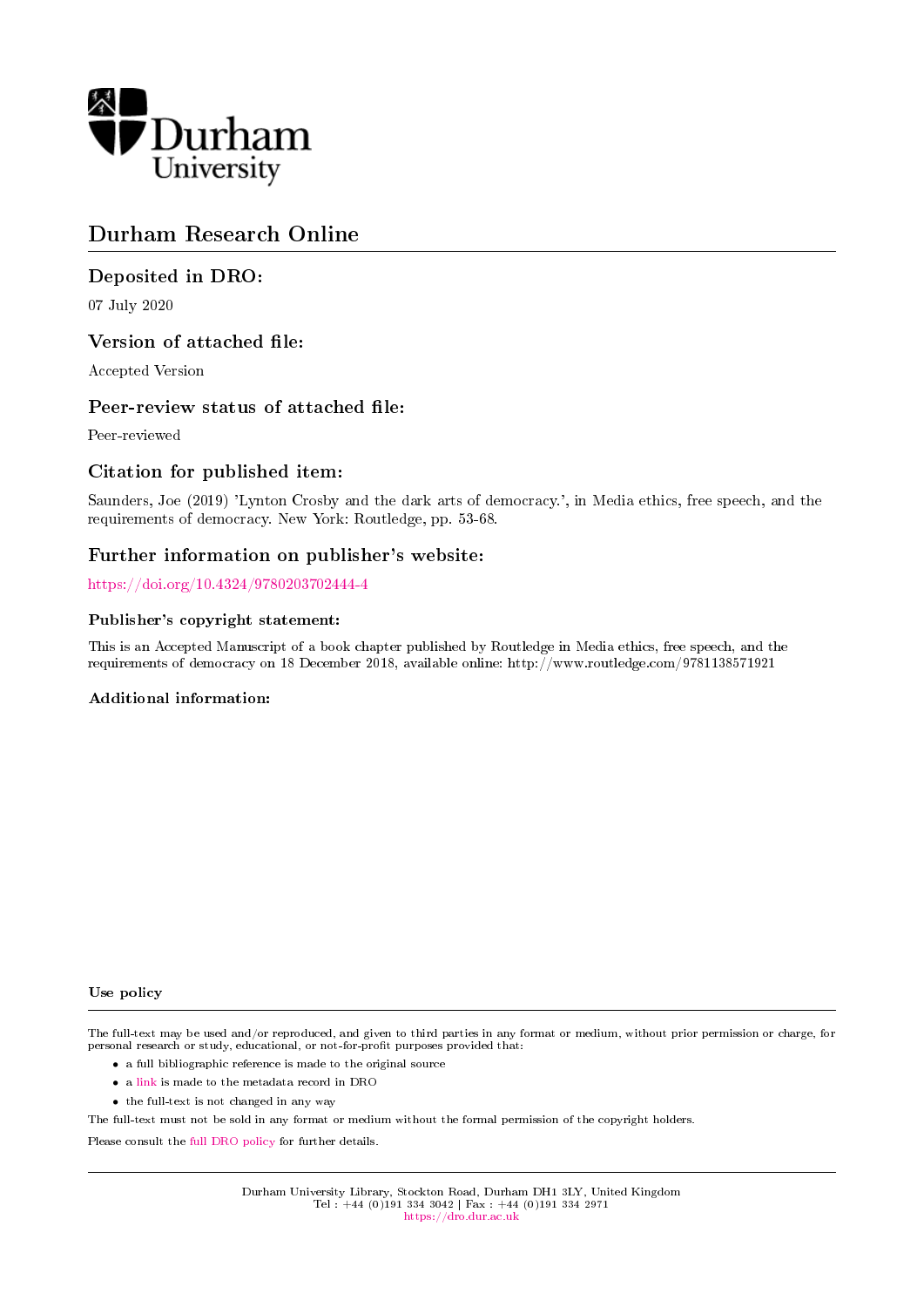# Lynton Crosby and the Dark Arts of Democracy

*(Penultimate Draft. Final Version available in Fox, C & Saunders J (2019). [Media Ethics, Free](https://www.routledge.com/Media-Ethics-Free-Speech-and-the-Requirements-of-Democracy/Fox-Saunders/p/book/9781138571921)  [Speech and the Requirements of Democracy\)](https://www.routledge.com/Media-Ethics-Free-Speech-and-the-Requirements-of-Democracy/Fox-Saunders/p/book/9781138571921)*

Lynton Crosby's model of political campaigning poses a threat to democracy. Or so I suspect. In this chapter, I will attempt to make this case.<sup>1</sup>

Who is Lynton Crosby? He is an Australian political strategist, perhaps best known for a couple of manoeuvres: dog-whistles and the dead-cat strategy. I will say something about these manoeuvres, but for the most part, I want to discuss his broader approach, which involves focussed polling and targeting of swing voters, and the avoidance of debate.

I will begin by outlining the basic contours of his approach (§1), before considering what I think is problematic about it (§2). I contend that Crosby *manipulates* the electorate, through unconsciously influencing voters, and that he looks to avoid debate. I lay out both these features of his approach and make the case that there is something anti-democratic about them. I end by offering some general remarks about democracy and the media (§3).

Through doing all of this, I hope to draw attention to Crosby's methods, and to bring out what is worrying about them.

## 1. Research, Strategy, Results

Crosby's main partner is Mark Textor, an exceptional pollster. Together they run the Crosby Textor Group, whose tag line is "Research, Strategy, Results". Let's begin with their research.

#### 1.1 Sultans of Swing

Crosby and Textor run lots of focus groups and polls. They are interested in what they call 'soft' swing voters – those who are politically undecided, uninformed and indifferent.<sup>2</sup> They use polls and focus groups to find a way to leverage these soft swing voters towards their candidate.

I first encountered this strategy in New Zealand, where Crosby and Textor ran a divisive, but effective campaign for the right-wing National party in 2005. They ended up losing that election, but won the next three using similar methods. They have also helped win multiple elections in Australia and the 2015 and 2017 general elections in the UK.

In this section of the paper, I will use the 2005 election in New Zealand to illustrate their approach, in large part because there is an excellent resource for this. A lot of what Crosby and Textor do is kept behind closed doors. However, in 2005 some members of New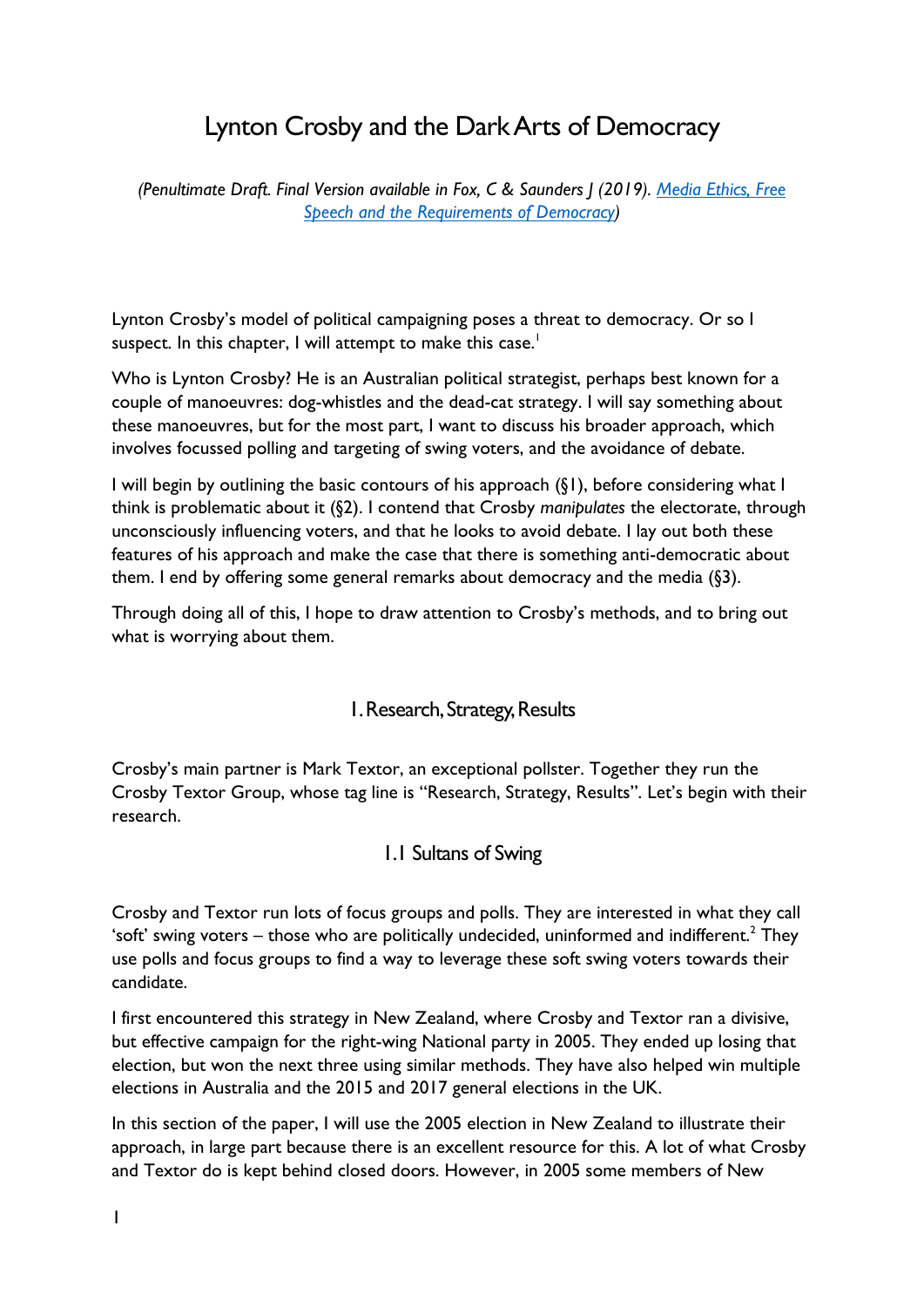Zealand's National party felt uncomfortable with (amongst other things) Crosby and Textor's approach, and leaked numerous key documents to an investigative journalist, Nicky Hager.<sup>3</sup> Hager's book *The Hollow Men* provides a detailed account of Crosby and Textor's strategy, and in what follows, I want to relay some of that.

Crosby and Textor look for things they can leverage from soft swing voters. In 2005, the incumbent Prime Minister of New Zealand (Helen Clark) was much more popular than their candidate (Don Brash). They asked soft swing voters the following question:

[...] regardless of your overall view of Helen Clark, what would you acknowledge are her weaknesses at the moment, even if they are slight or begrudging weaknesses? (Crosby/Textor in Hager (2006: 163))

These voters typically liked Helen Clark. Crosby and Textor set out to find if there was *anything* that could be used against her. The thought is that, once found

[...] even slight and 'begrudging' feelings, that only came to mind 'once probed', could potentially be sown and cultivated more widely (Hager 2006: 163)

And of course, *something* is bound to show up. Here is what they found:

One of the new learnings from this wave of qualitative research is an emerging perception that Helen Clark is too busy with "minorities" and "other people" to worry about the concerns and pressures on "working families". (Textor and Dominatrik in Hager (2006: 163))

But, as Hager (2006: 163) remarks "they did not pretend these were strong feelings." The report states:

It must be stressed that this sentiment is embryonic and must be consistently demonstrated and leveraged if it is to be effective […] These perceptions will not exist and mature on their own. (Textor and Dominatrik in Hager (2006: 163))

## 1.2 One Vision

Crosby then puts this to work.<sup>4</sup> He forges a simple narrative based upon these polls and focus groups. This narrative will cultivate and sow these negative sentiments about their opponent (or positive sentiments about their own candidate). With Helen Clark, they pushed the idea that she was "focussed on the "noisy" minorities at the expense of hard working New Zealanders" (Hager 2006: 164).

Crosby is famous for insisting that everyone sticks to his chosen narrative. Other issues are unhelpful distractions – what he calls "barnacles on the boat".<sup>5</sup> It is important to not get distracted by other issues, or to engage in debate. What matters is repeating this narrative, over and over again, using it to leverage soft swing voters his way. Crosby is notoriously strict on this, and will send furious text messages to anyone who deviates from his line. But apparently he has a lighter touch too, playing Queen's One Vision in the campaign room to reinforce his strategy.<sup>6</sup>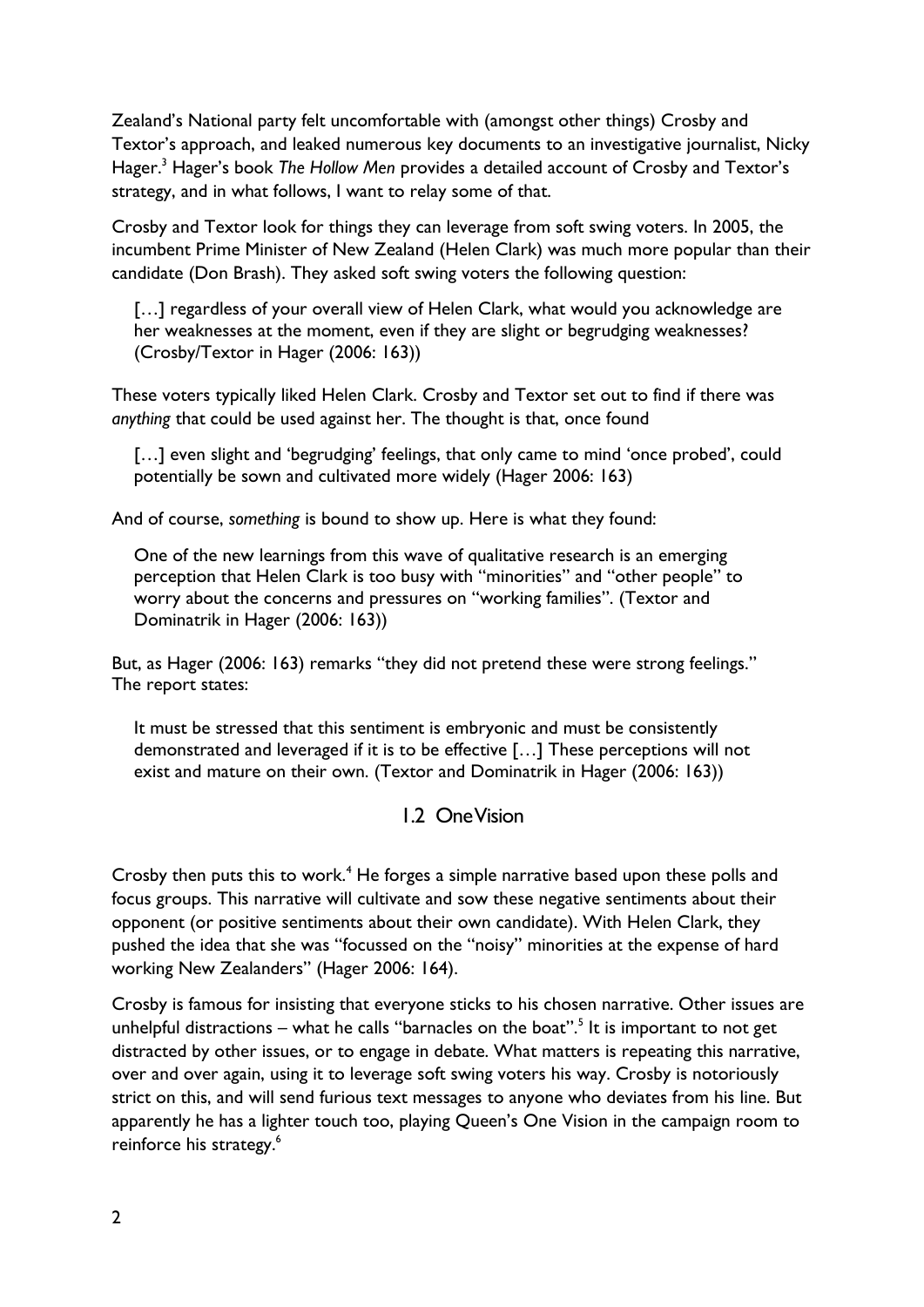Earlier, I noted that the tag line for the Crosby Textor Group was "Research, Strategy, Results". We've now seen the first two: they run polls and focus groups to determine how they could sway soft swing voters; construct a narrative around this; and then get their party to focus on repeating this narrative over and over again. As for *results*, what Crosby wants is a short-term reaction from soft swing voters – just long enough to get their votes. And he is good at this.

## 2. A Threat to Democracy?

I already laid my cards on the table with the first sentence of this paper. I suspect there is something anti-democratic about this approach. Here's a first stab at what this might be: Crosby's techniques seem to *manipulate* the electorate. The basic thought is that democracy involves respecting peoples' values, beliefs and interests, and in manipulating the electorate, Crosby threatens this.

This is my worry. At this stage it remains fairly vague. In the next few sections, I want to consider a few responses to this worry, and in doing so, I hope to draw out what is specifically problematic about Crosby's approach.

The responses that I will consider claim that there's nothing wrong with what Crosby does:  $(S2.1)$  he merely plays for the other team;  $(S2.2)$  if anything, his methods are ultrademocratic; and finally (§2.3) what he does is just regular political advertising.

## 2.1 The Other Team

Let's begin with a very basic response to my worry:

There's nothing wrong with Crosby's research or strategy, you just disagree with his results. And this is because you are on the other side of the political spectrum. What if a left-wing party researched what could sway swing voters to them, constructed a simple narrative around this, and used it to get into power? Surely you'd be delighted! And this goes to show that your objection is not with Crosby's research or strategy, you're just jealous of his results. You don't like the fact he plays for the other team.

Of course there is nothing wrong with polling swing voters and attempting to construct a narrative that will get them to vote for you in itself. However, Crosby does more than this. The worry is that his strategy involves manipulating voters, and that is problematic and could be undemocratic, no matter which team employs it.

Here it is worth noting that, as a matter of fact, it isn't only supporters of the other team who object to Crosby.<sup>7</sup> As noted earlier, Nicky Hager received most of his material for his book through various leaks from members of the National party in New Zealand, who felt uncomfortable with Crosby/Textor and their methods. And we have recently seen similar things in the United Kingdom. Tim Montgomerie, for instance, claims that: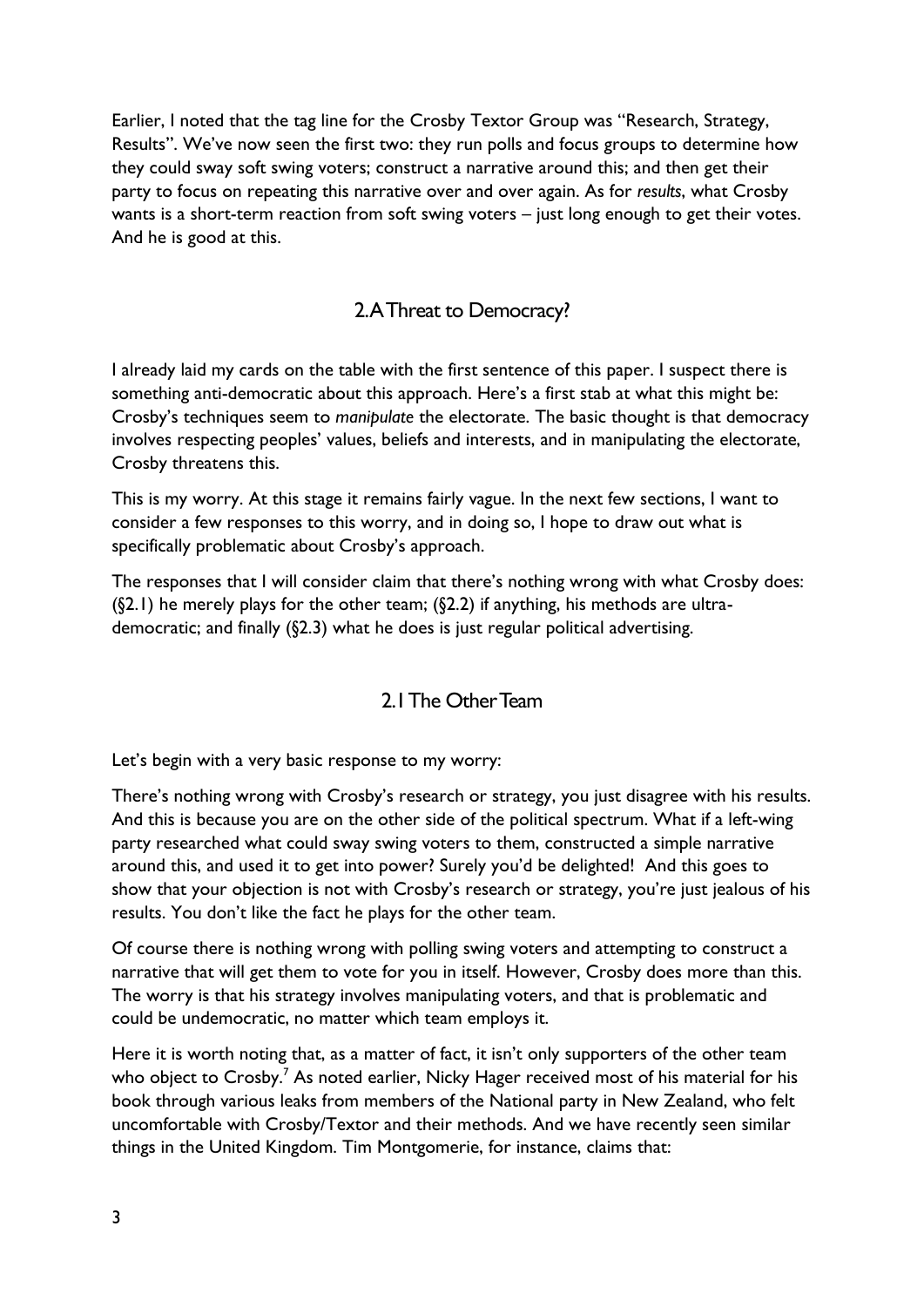Crosby's political recipe might be enough to beat Ed Miliband. It's not enough to build a Conservative party that deserves to win elections or to stop the decline of faith in our political system. (Montgomerie 2015)

### 2.2 Ultra-democracy

How can I claim Lynton Crosby is anti-democratic, you might ask? If anything, it appears the opposite. Crosby finds out what matters to voters, and with his excellent polling, perhaps manages to do so better than anyone else in history. This isn't anti-democratic, it's *ultra*democratic!

As an example, consider Crosby's own account of the 2010 and 2015 elections in the UK. Labour published a 35-page report on why it lost the 2015 UK election, which identified "failure to shake off the myth that we were responsible for the financial crash and therefore failure to build trust in the economy" as a key reason for their defeat. $8$  Here's Crosby himself on this:

Now, I think that's quite an arrogant thing to say, […] It's arrogant because it deliberately ignores what voters have effectively said at two consecutive general elections.

They weren't saying that Labour overspending caused the failure of the global financial system. What they were saying is that Labour overspending meant Britain wasn't well equipped when the financial crisis hit.

The point is, the voters have spoken and they have made their judgment – not once but twice – and in a democracy their view is the most important (Crosby in Sparrow 2016)

Crosby presents himself as an advocate of democracy here. What matters, he says – what is most important – are voters' views.

Hager disagrees, not about the importance of voters' views, but about Crosby's respect for democracy.

The defining character of these techniques is that they attempt to get voters to act in ways that might not be in accord with their interests or even beliefs. The aim is not good policy, or leadership that unifies a country; the objective is manipulating enough voters, at the right time, so that their clients can achieve power.

These techniques show little respect for the citizens concerned. The research sets out to unearth 'prompted perceptions', 'embryonic perceptions' and even just 'hesitations' that can be turned into ways to influence them. The aim is not to understand what these people might believe in and hope for. It is purely and openly about manipulation. (Hager 2006: 164-65)

Hager is right. Indeed, this is precisely how Crosby and Textor sell themselves. Recall the following: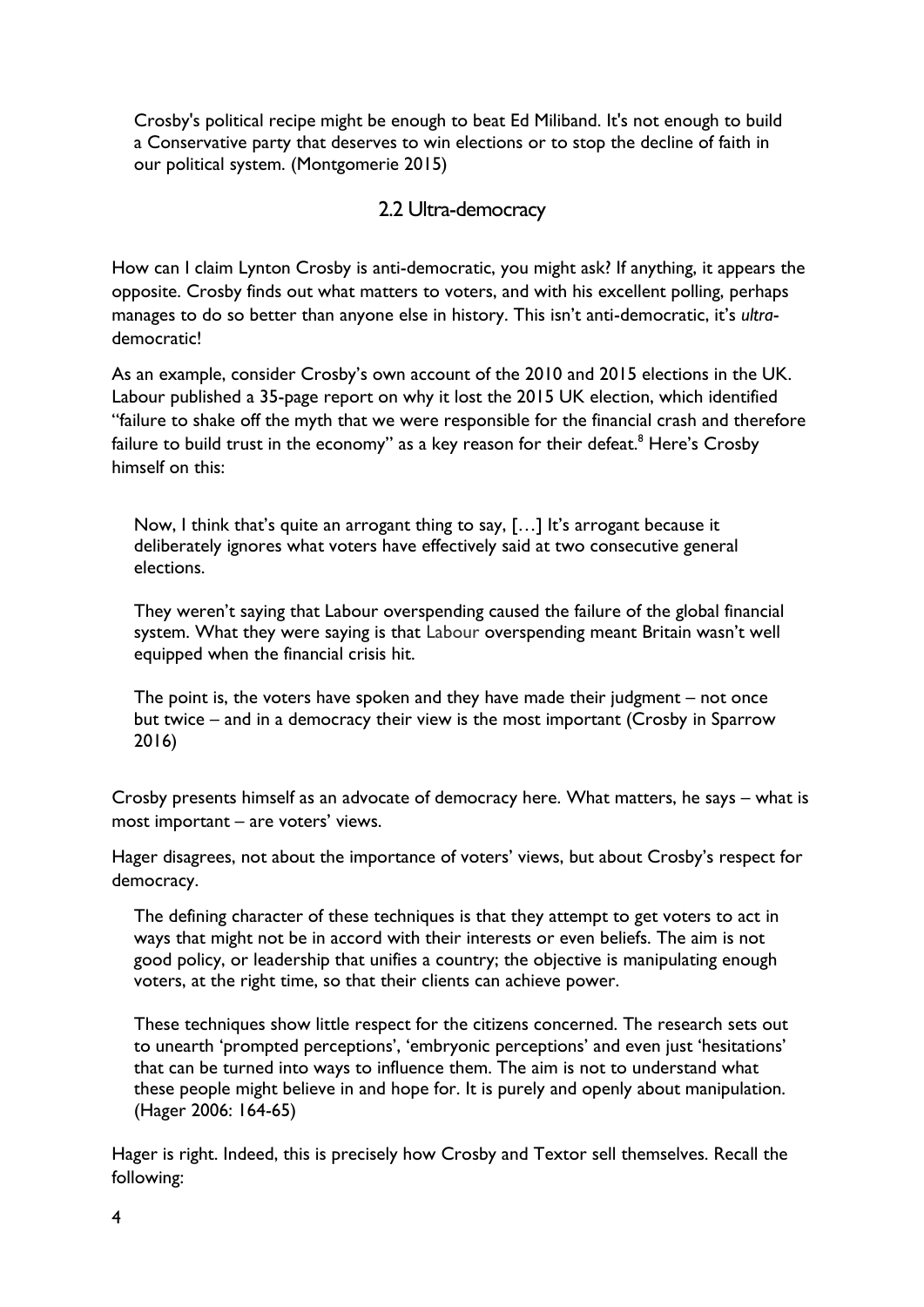It must be stressed that this sentiment is embryonic and must be consistently demonstrated and leveraged if it is to be effective […] These perceptions will not exist and mature on their own. (Textor and Dominatrik in Hager (2006: 163))

#### That's why you hire Crosby and Textor!

In the 2015 election, they found that certain soft swing voters (in key marginal constituencies) could be leveraged to mistrust Labour on the economy. They then associated Labour's supposed over-spending with the unrelated financial crash, whilst also emphasising that the Conservative Party had a *long-term economic plan*. <sup>9</sup> This was the narrative they ran with, and they repeated it relentlessly, until they managed to get this to leverage certain soft swing voters. This is not respect for voters' voices. This is manipulating voters to voice a specific claim, and then claiming respect for voters' voices.

### 2.3 Mad Men

So far, I have claimed that Crosby manipulates voters, and that this makes his approach undemocratic. In this section, I want to go into a little more depth on this, through considering another available response. The response is that what Crosby does is essentially just advertising. Advertising often works to influence people, and often does so in ways that the audience is unaware of.<sup>10</sup> And the use of advertising techniques is commonplace in politics.<sup>11</sup> So maybe Crosby does manipulate voters, but perhaps this is commonplace and not a threat to democracy.

I want to address this through considering some of Jennifer Saul's recent work on dogwhistles. Dog whistle politics, at their most basic, involve acts of communication that contains two distinct messages: one that comes from taking the act of communication at face value, and another that does not. This can be used to say two different things through one act of communication, and typically includes saying unpalatable or offensive things that do not appear at face-value (and thus can be disavowed), but which are also picked up by the relevant targeted audience. An example is the use of 'inner city' in political discourse in the United States. As Saul notes:

In the United States, 'inner city' has come to function as a dogwhistle for *black*. Thus, politicians who would be rebuked if they called for harsher measures against black criminals can safely call for cracking down on inner city crime. (Saul 2018: 367)

There is a lot of interesting philosophical and linguistic analysis being done on dog whistles, and the subtle differences between the different ways in which they operate, $^{12}$  but I will not consider this further here. Instead, I want to look at the implications of dog-whistles and Saul's analysis of them for Crosby's strategy more generally.

Goodwin and Saward (2005) have explored the democratic significance of Crosby's use of dog-whistles. They argue that, that in using dog-whistles, Crosby undercuts any democratic mandate he might secure. Here is their key claim: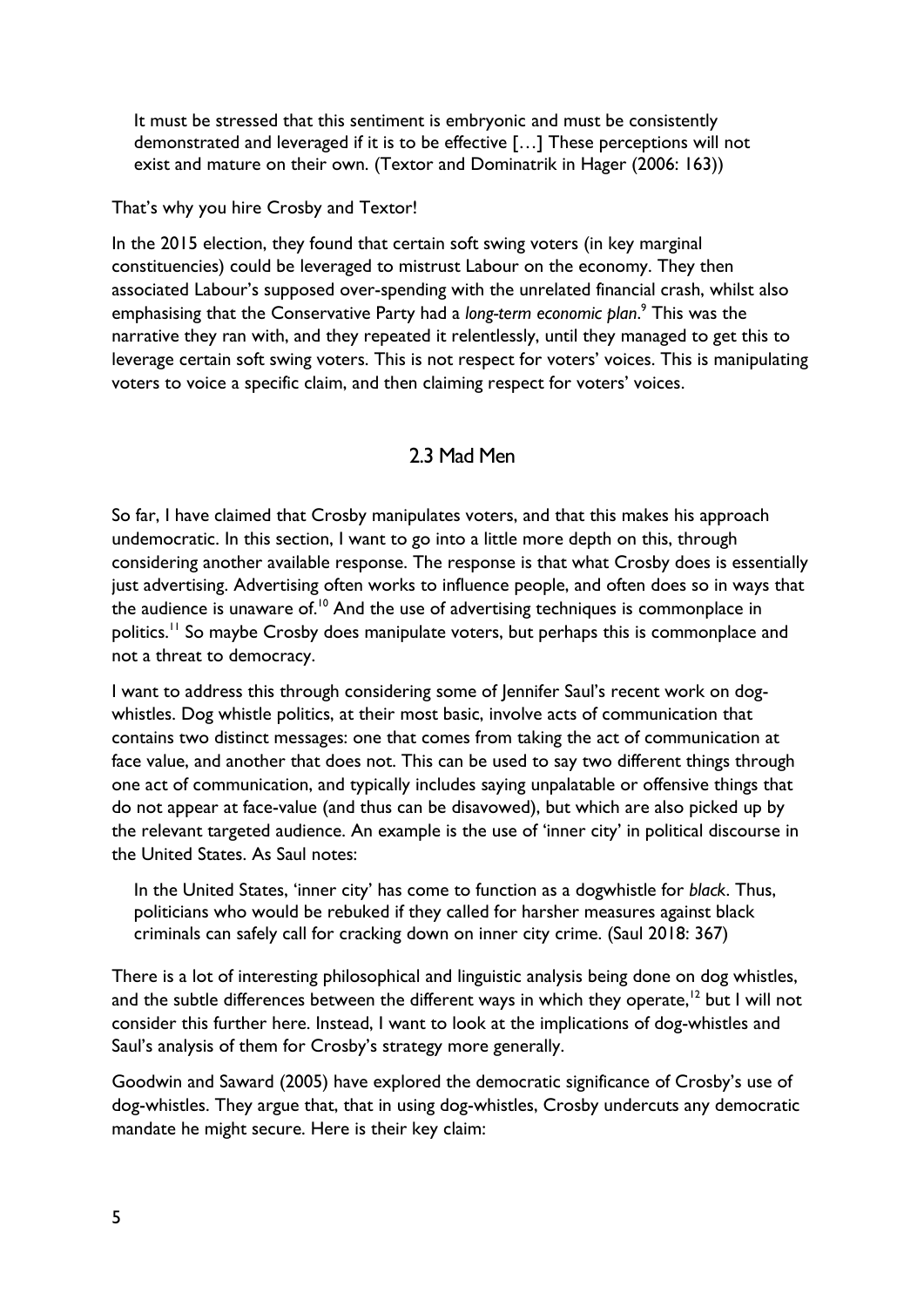In order to secure a mandate to implement any policy in particular, candidates must first tell people what specific policy or policies they propose to implement if elected. Only then can they claim to have some special mandate to implement that policy in particular (as opposed to `rule' more generally), […] Politicians engaging in dog whistle politics are doing almost the opposite of that. They are not telling everyone what specific policies they propose to implement if elected. Instead, they tell one group of voters one thing, while allowing (and indeed, encouraging) another group to believe another. If they win the election on the basis of such mixed messages, what does their victory add up to in substantive policy terms? Nothing, we suggest. (Goodwin and Saward 2005: 472-73)

Saul considers the general thought that unconsciously affecting voters' choices might undermine democratic mandates. And she writes the following:

Human psychology being what it is, being unaware of one's reason for making a voting decision is surely widespread. People are unaware of the extent to which, for example, their decision of which socks to buy is based on the location of the socks on the table.

It stands to reason that people would be unaware of the degree to which they are influenced by music in a commercial, subtleties of tone or body language, being reminded of a loved (or hated!) one, and so on. If such lack of awareness of influences were enough to undermine democratic authority, we would need to give up all hope of democracy. (Saul 2018: 379-80)

Her thought is that a lack of awareness of influences is part of the human condition, and thus by itself, cannot be enough to undermine a democratic mandate. She then turns to the specific case of (what she calls) *covert* dog-whistles:

In covert dogwhistle cases, people make decisions on the basis of reasons that they would reject if they became aware of them—as we know from what happens when they are raised to consciousness. Moreover, they do this as a result of being deliberately manipulated. This looks, on the face of it, much more like a threat to democratic mandates. (Saul 2018: 380)

However, she still resists the thought that this would undermine a democratic mandate. She writes:

But if this is sufficient to undermine a mandate, then once more there may in fact be no mandates. What voter, after all, thinks that they *should* base their vote on music played during a campaign commercial, or on a candidate's physical appearance? And yet, all that we know about psychology suggests that factors like these are sure to impact voter choices. And all that we know about the running of campaigns (and about advertising more generally) tells us that things like this are bound to be used by campaign operatives to deliberately manipulate the voters. Being influenced by factors that we don't think should influence us is, it seems to me, an inevitable part of the human condition. And, since this is relatively widely known, using such factors to influence others will also be a standard feature of human life. If this is sufficient to undermine democratic mandates, then there are no democratic mandates. (Saul 2018: 380)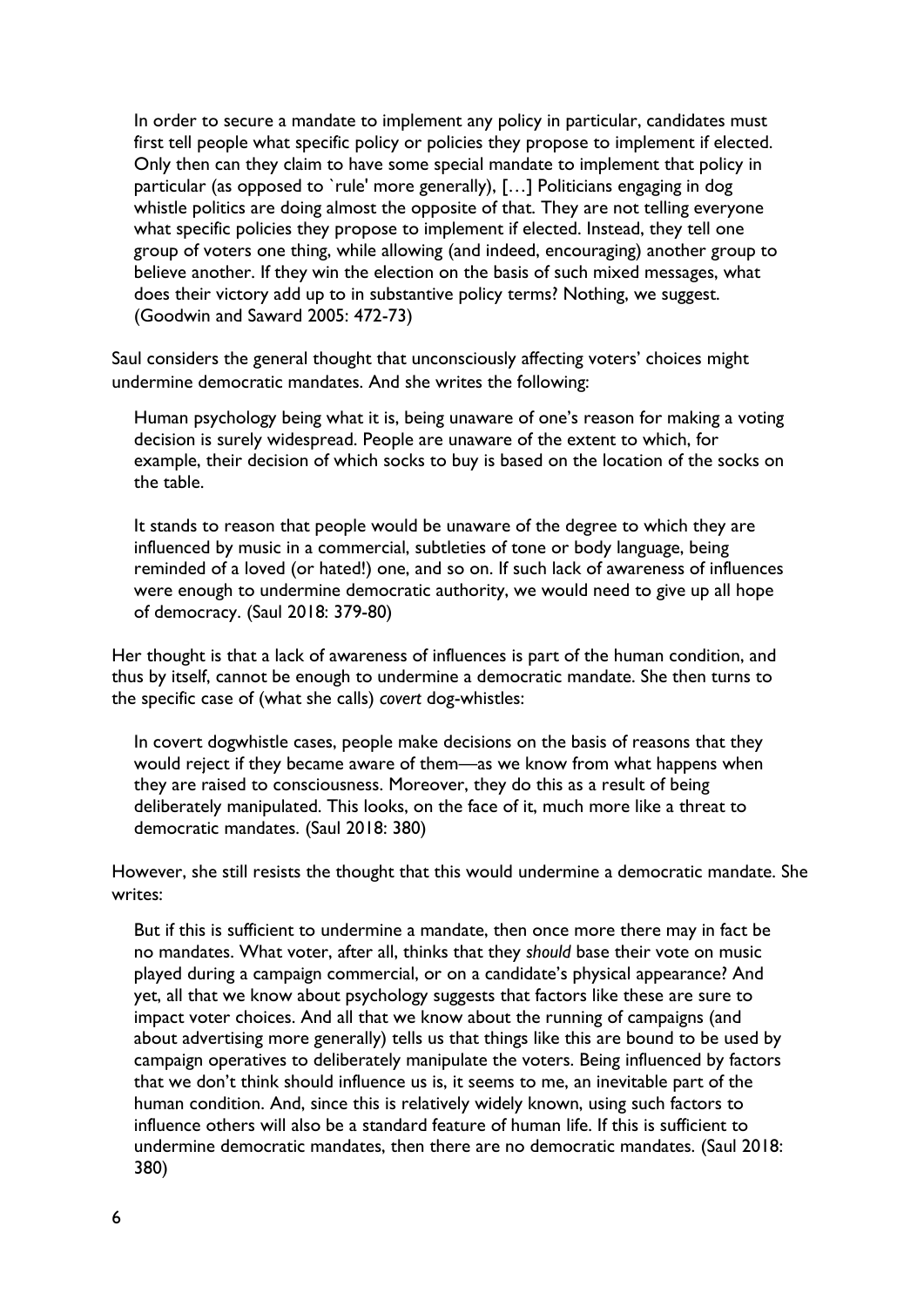Saul suggests that our being manipulated and influenced in ways we are unaware of is inevitable, and not in itself sufficient to undermine democratic mandates. Now if Saul is correct, then maybe I would have to retract my opening statement. I may not like him, and there might be other grounds on which I could object to his techniques, but perhaps Lynton Crosby is not a threat to democracy.

I think there are roughly two ways in which I can press on with my initial charge. The first would be to find something about what Crosby does that is different *in kind* from advertising in general and pinpoint *that* as the threat to democracy. The second would be to claim that what Crosby does is not different in kind, but different *in degree*, and to such a degree that he *is* a threat to democracy.

I am tempted to opt for both responses. I'll begin with the second.

#### 2.4 Influence and Inevitability

We can formulate Saul's position as follows:

**S:** If lack of awareness of influences is enough to undermine a democratic mandate, then (because covert influences are inevitable) there are no democratic mandates.

Saul claims that some (covert) influences are inevitable. And given this, we shouldn't think that lack of awareness of influences is enough to undermine democracy. Indeed, if that were the case, human beings – being susceptible to influence in the ways that we are – would be incapable of democracy.

This seems correct, but I want to add a simple suggestion: these things are a matter of degree. There are degrees of influence and there are also degrees of democracy.

We can then offer the following variant on her claim:

**S1:** If lack of awareness of *some* influences is enough to undermine a democratic mandate, then (because *some* covert influences are inevitable) there are no democratic mandates.

I agree with Saul that this seems false. But consider the following variant:

**S2:** If lack of awareness of *widespread major* influences is enough to undermine a democratic mandate, then (because *widespread major* covert influences are inevitable) there are no democratic mandates.

I want to say two things here.

Firstly, while *some* influences are inevitable, that does not mean that we should accept *any* degree of covert influence as inevitable. Indeed, we should look to safeguard ourselves against this. It might be inevitable that we are susceptible to *some* covert influences, but we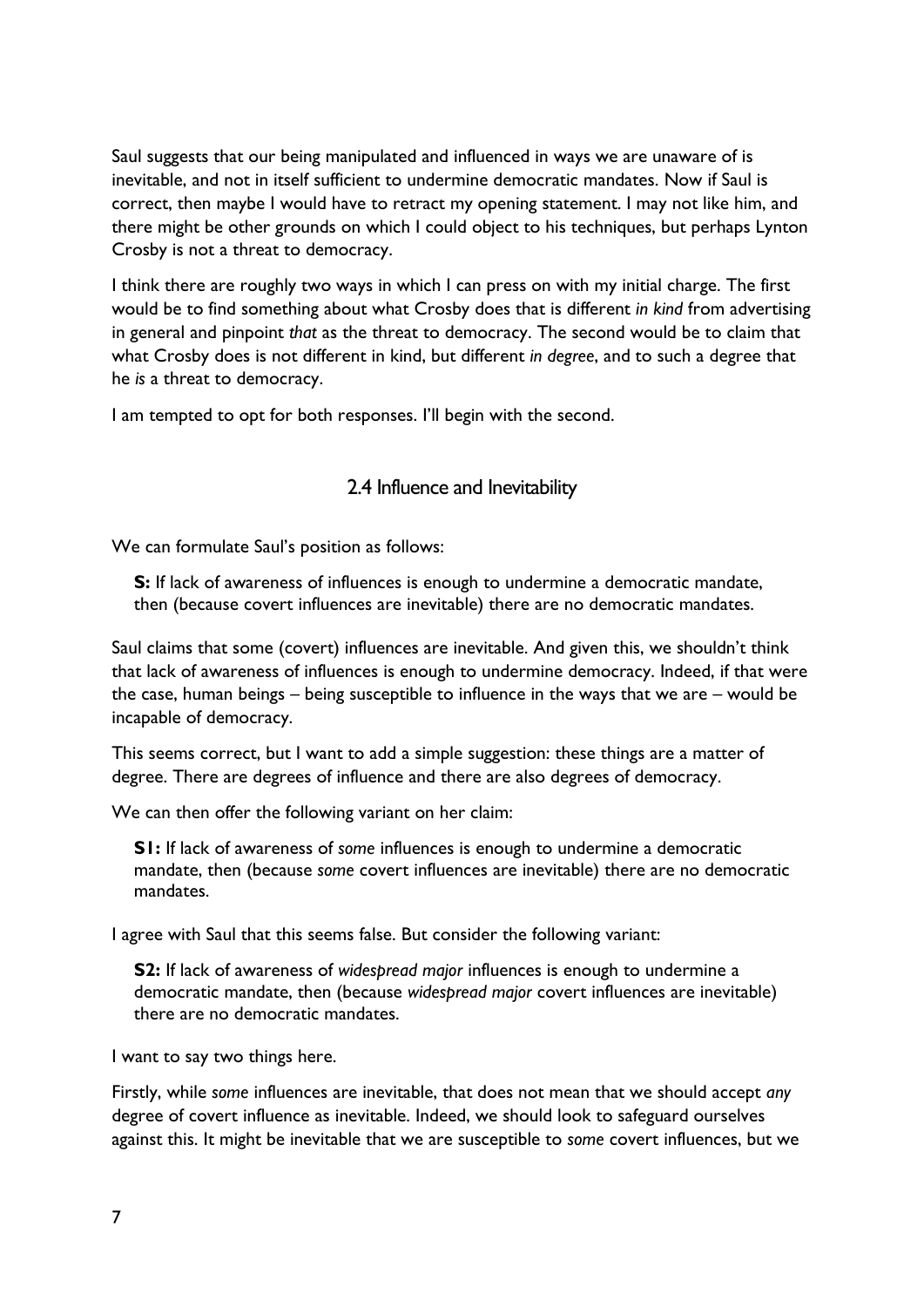don't need to accept it as inevitable that our political system will be heavily determined by such things.

This happens to be the upshot of Hager's analysis:

The Crosby/Textor-style campaign tactics may be manipulative but, as John Howard's four wins in Australia demonstrate, they can work, by producing a short-term reaction from the so-called soft voters that can swing elections. So, does this mean that we must accept this type of political manipulation as an inevitable part of politics? The answer is no. (Hager 2006: 167)

Hager then goes on to outline two ways in which we could resist it:

The first response should be publicity and criticism. If enough people recognise and understand the tactics, naming them for what they are, they can be counterproductive and backfire. No one likes being obviously manipulated. Second, people within parties can insist on higher standards and take a long term view. (Hager 2006: 167)

We saw something like this in the 2017 election in the UK, where Theresa May's "strong and stable" soundbite was itself put into the spotlight, to the extent that the Tories' constant repeating of it seemed to be counterproductive. <sup>13</sup> This is one way of responding to Crosby's approach. But the more general point is that we do not need to take Crosby's kind of politics as inevitable. (I will say something more about this in the final two sections of this paper.)

Secondly, returning to the second variant of Saul's claim:

**S2:** If lack of awareness of *widespread major* influences is enough to undermine a democratic mandate, then (because *widespread major* covert influences are inevitable) there are no democratic mandates.

As I have just argued, I don't think that we have to accept widespread major covert influences as inevitable. However, I think that *if* these influences *are* major and widespread, then they *do* pose genuine threats to democracy.

Part of what makes democracy special is that it is government by the people. We are not just governed, in some sense we govern ourselves; *we* determine and consent to the laws that govern us. This is the ideal of collective autonomy. But in order for this consent to be valid, it needs to be informed. In order for us to be collectively autonomous, we need to know what we are voting for such that we can make an informed decision in line with our values, interests, and beliefs.<sup>14</sup> And Lynton Crosby poses a threat to this. Recall Hager:

The defining character of these techniques is that they attempt to get voters to act in ways that might not be in accord with their interests or even beliefs. […] the objective is manipulating enough voters, at the right time, so that their clients can achieve power. (Hager 2006: 164)

If Crosby's techniques influence us to such an extent that we are no longer making informed decisions in line with our values, interests and beliefs, then he does pose a threat to democracy.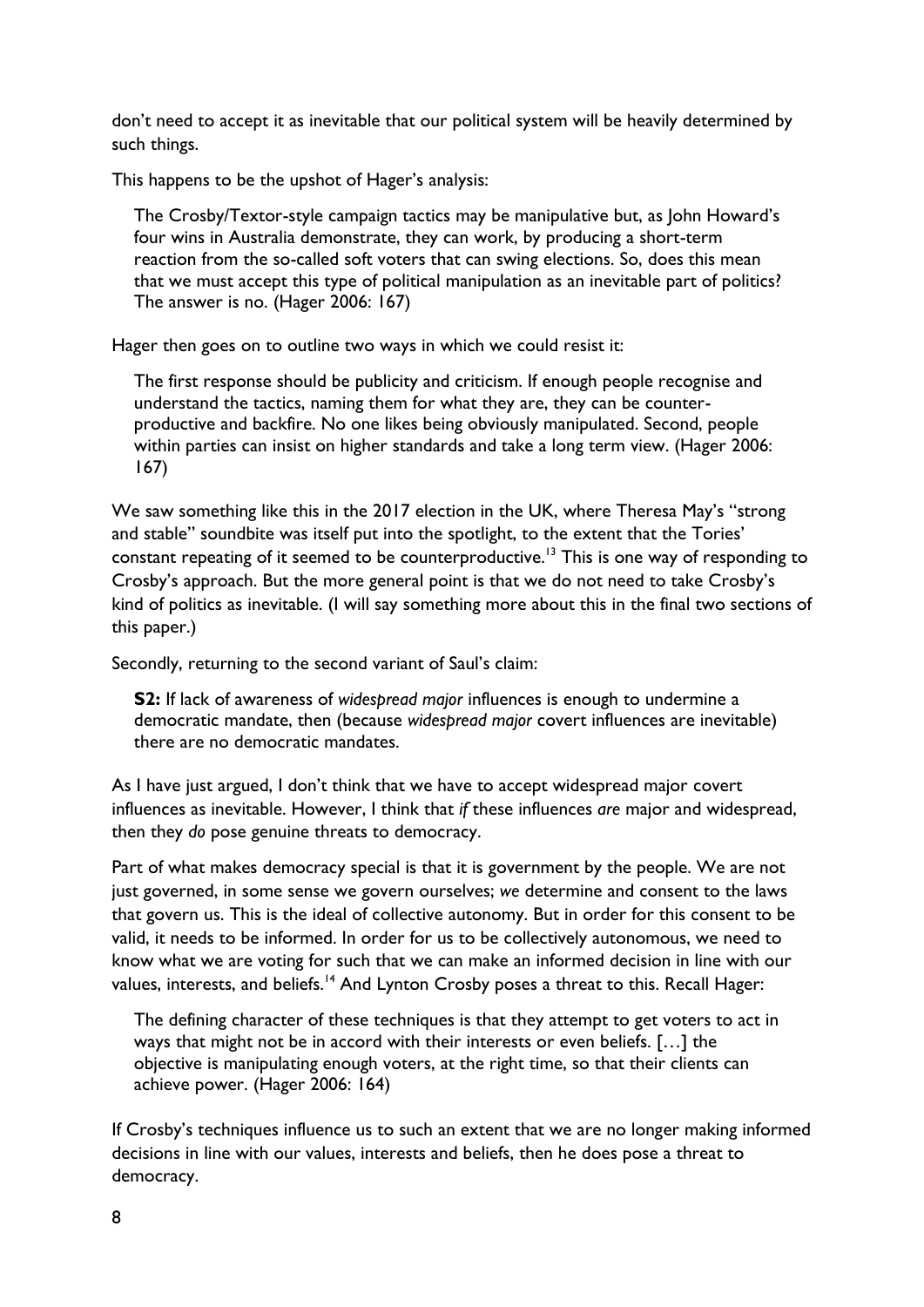Sadly, I think we live in something close to this world. As such, I am tempted to bite on the antecedent of the previous conditional: there are widespread major covert influences to our decision making, and they do pose a threat to democracy.

## 2.5 Democracy and Debate

I also think that some of the strategies that Crosby employs might be different *in kind* from general political advertising. In particular, I suspect that Crosby's approach to debate is antidemocratic.

Crosby is not interested in debate. He is interested in winning, and he thinks the best way to do that is to repeat the same focussed message that he hopes will stick in soft swing voters' minds. This is what Crosby insists on – One Vision. And he actively discourages debate when it distracts from this, or in general, when it counts against his candidate.

Here are two examples. The first is a now relatively well-known passage from Boris Johnson:

Let us suppose you are losing an argument. The facts are overwhelmingly against you, and the more people focus on the reality the worse it is for you and your case. Your best bet in these circumstances is to perform a manoeuvre that a great campaigner describes as "throwing a dead cat on the table, mate".

That is because there is one thing that is absolutely certain about throwing a dead cat on the dining room table – and I don't mean that people will be outraged, alarmed, disgusted. That is true, but irrelevant. The key point, says my Australian friend, is that everyone will shout "Jeez, mate, there's a dead cat on the table!"; in other words they will be talking about the dead cat, the thing you want them to talk about, and they will not be talking about the issue that has been causing you so much grief. (Johnson 2013)

Crosby and Johnson know they will sometimes lose arguments, that the facts are sometimes against them, "and the more people focus on the reality the worse it is for you and your case" (Johnson 2013). Not to worry though, they have techniques for avoiding such things – throwing a dead cat on the table!

Here's Sam Delaney on how this played out in the 2015 election in the UK:

On 9 April 2015, 10 days into the election campaign, defence secretary Michael Fallon launched a brutal attack on Labour leader Ed Miliband. Suggesting that Miliband would scrap the Trident nuclear deterrent in order to strike an electoral deal with the Scottish National party, Fallon told the Times: "Miliband stabbed his own brother in the back to become Labour leader. Now he is willing to stab the United Kingdom in the back to become prime minister."

Until this point, Labour's campaign had been gaining momentum: some polls had them narrowly ahead of the Tories and Miliband's pledge to crack down on nondomicile tax avoidance was dominating the headlines. Fallon's attack seemed crude and uncalled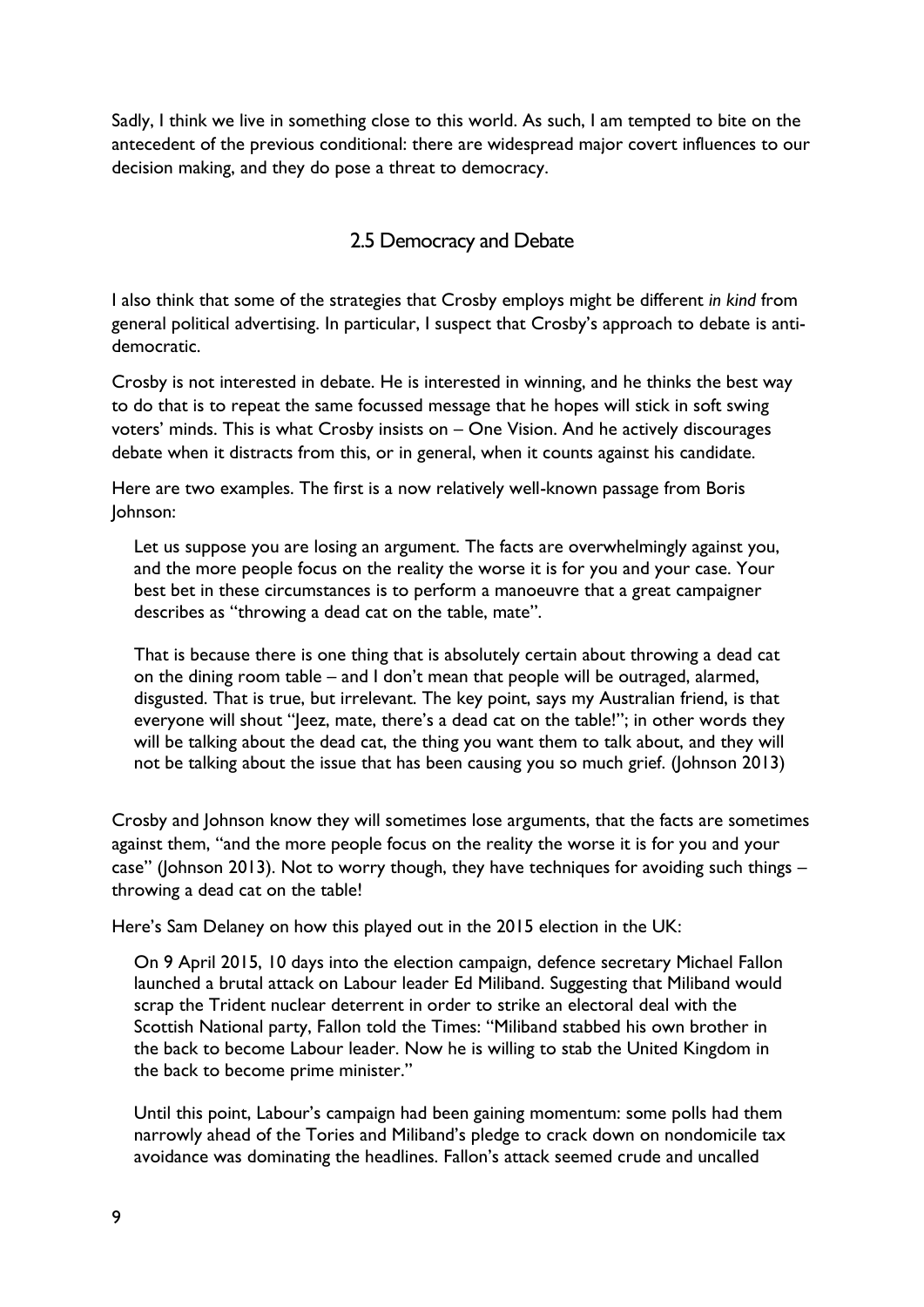for. Many commentators suggested that it would backfire. They were wrong. (Delaney 2016)

Delaney continues:

For the next 24 hours, media attention switched away from Labour's clampdown on tax loopholes and towards Fallon's outburst. The veterans at M&C Saatchi, the Conservative party's primary ad agency, were increasingly impressed by their new campaign boss. (Delaney 2016)

The dead cat strategy, as Johnson tells us, is openly about avoiding debate. And it can be effective.

This is something that parts of the right have come to excel at. Often, they do not want to discuss policy. They know that their opponents' policies are often more popular with the electorate, and so instead they look to distract people from these policies, if need be, with dead cats.<sup>15</sup>

Here is another example from the 2015 election in the UK. It was reported that Crosby wanted to keep Cameron out of the leaders' debates. Here's an unnamed source on Crosby's view:

The public think Ed Miliband is weird so why give him a chance to dissuade them of that opinion through the debates. Miliband might even be quite good at them – surely much better to have weeks of pictures of Cameron on industrial sites and factories talking about economic growth. (Boffey 2014)

People saw Cameron as prime-ministerial and didn't view Ed Miliband this way. As such, Cameron had little to gain from the debates, and Crosby did his best to keep him out of them. And he did a similar thing with Theresa May in 2017. Part of this is a strategy to make his leaders look strong and prime-ministerial, above the squabbling of the other parties (the coalition of chaos).

This disregard for debate makes Crosby's practices different *in kind* from general political advertising. It's not just that he is trying to unconsciously influence voters, it's that he's also willing to bypass debate, an important element of the democratic process.

Why is debate an important element of the democratic process? In his work on democracy and public deliberation, Cristiano notes that public deliberation embodies a number of fundamental values. These include the following:

[...] the process of public deliberation is a public realization of equality to the extent that the process is reasonably egalitarian. Citizens' abilities to receive hearings for their views are not undermined by a skewed distribution of wealth or power. (Cristiano 2008: 190)

We live in a world marked by gross inequalities of wealth and power, and debate can help can help safe guard against this. Elsewhere, I have argued for the following fairly simple claim: the healthier the discussion of political parties, advertising and campaigns, the healthier the democracy.<sup>16</sup>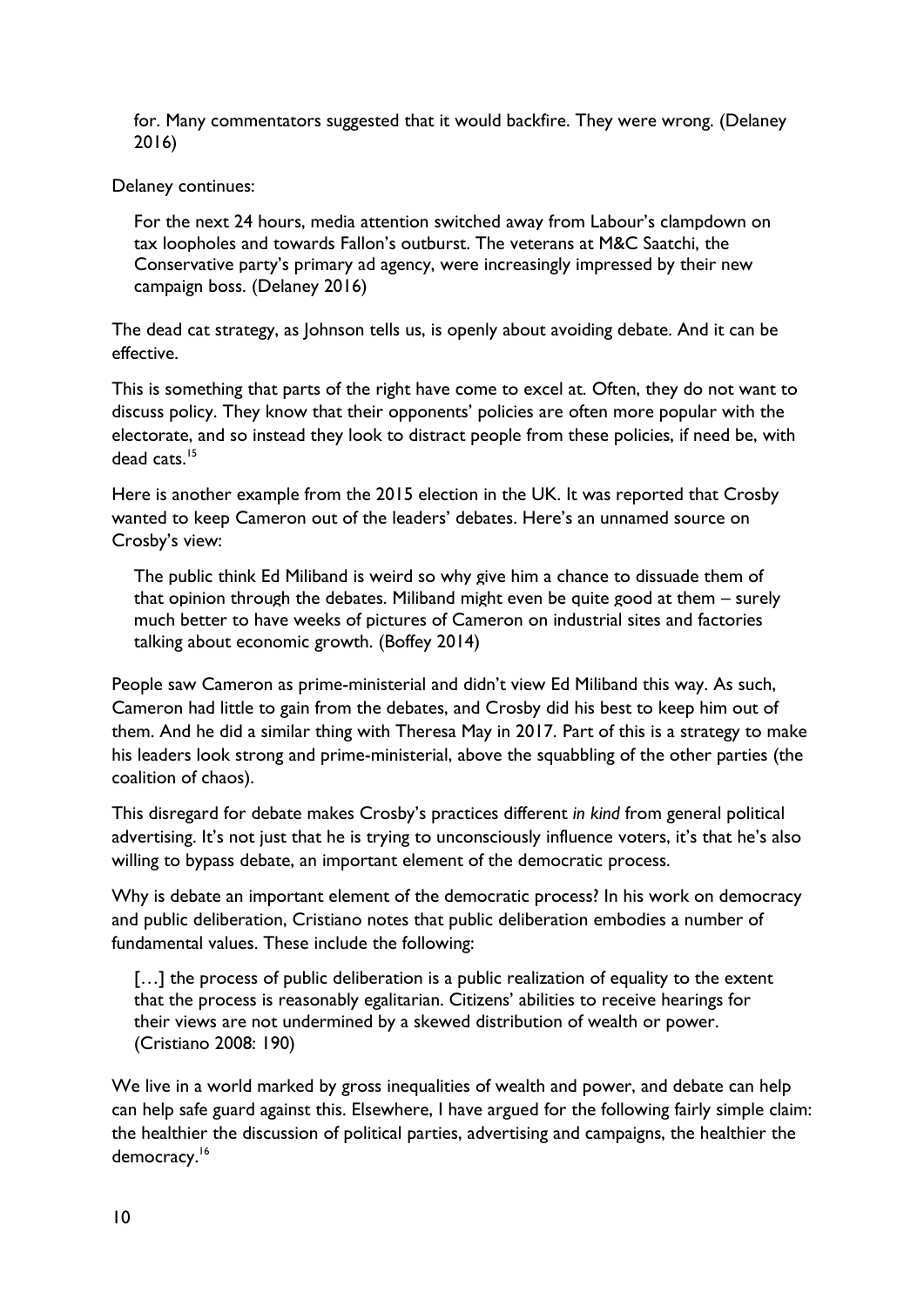What does this mean? In brief, a healthy democracy would involve political advertisements and campaigns being discussed and debated, in a way that is informative to citizens. This would involve transparency, with the political media tracking, challenging and fact-checking political advertisements and campaigns. Such a democracy would allow voters the chance to authentically form and shape their values, interests and beliefs, and to vote according to them. In actively seeking to avoid political debate – and instead insisting upon the repeating the same brief message over and over again in an attempt to leverage soft swing voters – Lynton Crosby poses a threat to this.

In summary, there are two anti-democratic elements to Crosby's strategies. The first involves an unhealthy *degree* of unconsciously influencing voters. The second concerns Crosby's propensity to avoid debate. The first prevents us from realising goals that we explicitly or consciously will, whereas the second prevents us from authentically forming our values, interests and beliefs in the first place.<sup>17</sup> And both of these pose threats to democracy.

## 3. Democracy and the Media

Over the course of this chapter, I have argued that Lynton Crosby poses a threat to democracy. In this final section, I want to end by briefly saying something a bit broader about democracy and the media.

Earlier I mentioned that democracy comes in degrees. A healthy democracy would involve an informed educated citizenship rationally discussing policies, with the power to implement them.

A healthy democracy would also involve something like *equal political power*. At its most basic, we each only get one vote. Democracy requires this equal political power. And to maintain this, we need safeguards. We can't allow votes to be bought or sold. That wouldn't be a democracy. If we allowed votes to be bought or sold, then inequalities in wealth could translate into inequalities in political power; and given the inequalities in wealth that we have in the world, we would have an oligarchy. Unfortunately, I think we live closer to this world than we should.

Consider the role of the media in a democracy. Amongst other things, the media should inform citizens and facilitate reasonable debate. As we just saw, Cristiano claims that:

[...] the process of public deliberation is a public realization of equality to the extent that the process is reasonably egalitarian. Citizens' abilities to receive hearings for their views are not undermined by a skewed distribution of wealth or power. (Cristiano 2008: 190)

If we allow the media to be privately owned and do not appropriately regulate it, then we allow for the possibility of inequalities of wealth translating into inequalities of power when it comes to informing citizens and facilitating debate. Citizens' ability to receive hearings for their views then could be undermined by a skewed distribution of wealth and power.<sup>18</sup>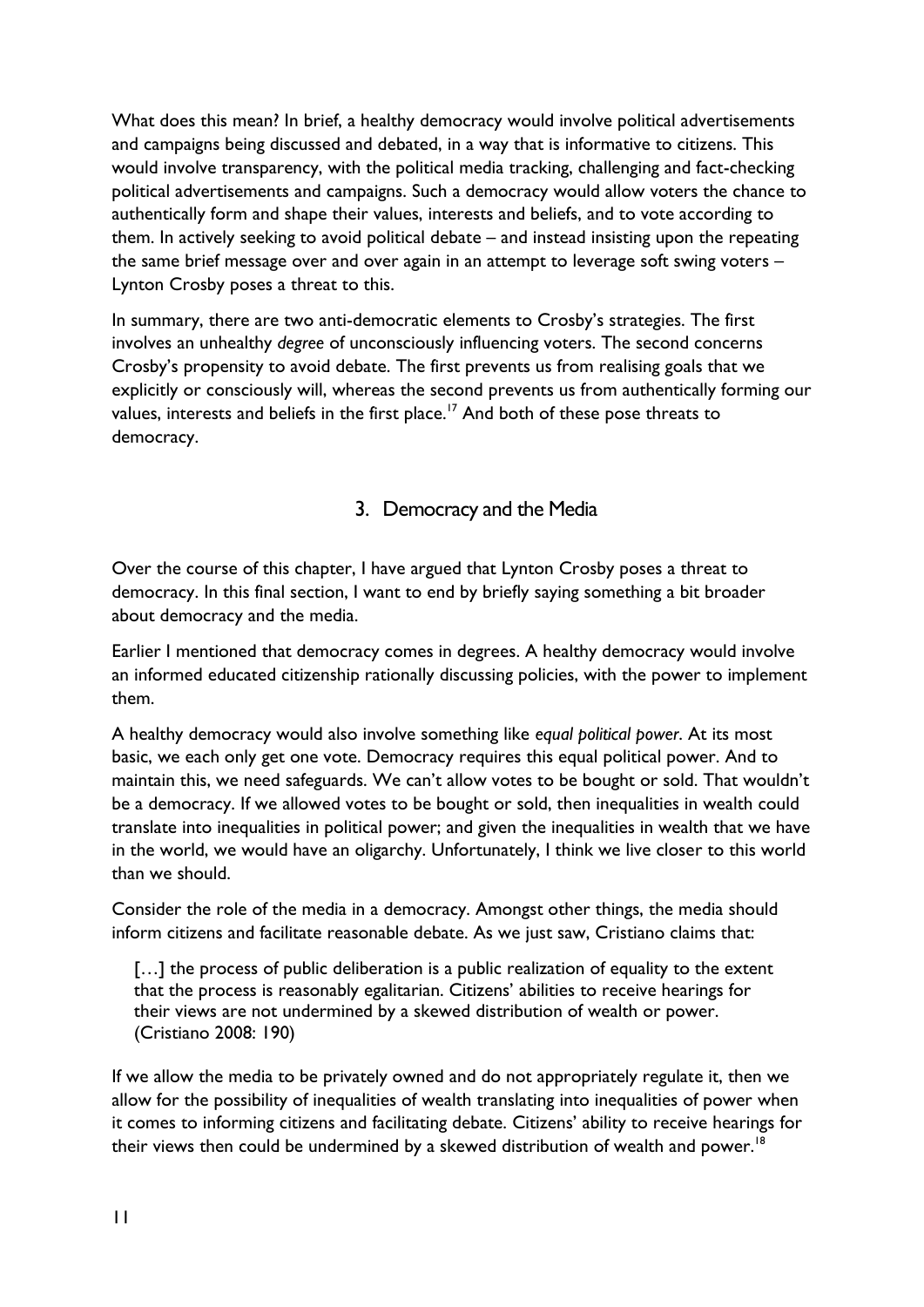This is not just an idle worry. Think of Rupert Murdoch, for instance. Over his life, he has owned several newspapers and media outlets. And it's clear that he has had *much* more political power than me, or you, or probably our families, friends and all of these people combined.<sup>19</sup> He has been able to bring issues to the public's attention, hide issues from the public's attention, shape how we view things, and even influence elections.

I want to make a couple of simple points about a free press: $20$ 

- 1. Freedom from government is a necessary, but not sufficient condition of a free press
- 2. A genuinely free press would also require independence *from the influence of money*

We do not have this. And as such, there are reasons to think that we don't live in a healthy democracy.

How does this relate back to my worries about Lynton Crosby? These may seem like unrelated issues. And in a sense, they are conceptually distinct. But unfortunately, they are intertwined in the actual world, and that is part of the problem.

In her work on dog-whistles, Saul talks about *amplifiers*. <sup>21</sup> And the media is a big amplifier for Crosby. Polling, focus groups and a simple narrative don't win elections on their own. Crosby needs these messages to be repeated, over and over again. And parts of privately owned press are often all too happy to oblige. If we are to install safeguards against Crosby's worst strategies, we might also need safeguards against the worst elements of the private press.

## **Conclusion**

Crosby and Textor offer "Research, Strategy, Results". They conduct polls and focus groups of small portions of the electorate. They then form narratives, which will leverage these people to vote for their candidate. In doing so though, Crosby is happy to manipulate voters, and to circumvent debate to get the result he wants. In this, he poses a threat to democracy.

I hope to have made that case here. Of course, even if this is convincing, we still need to figure out how to stop him. And on this crucial issue, much more needs to be said – and done. But there is some hope. Here's Crosby reflecting upon the Tories less than stellar performance in the 2017 election:

[Crosby] warned that the rise of third-party campaigning for Corbyn had a "significant influence" on the campaign. He made specific reference to the Momentum grassroots group, describing the trend of growing third-party campaigns, particularly from the left, as a "warning sign" for politics in Australia and the business community.

"I think that was a very important influence on the campaign," he said.

"You can have all of the money in the world, and you can have all of the techniques in the world, but at the end of the day … you've got to get people out to vote, which means having people out on the ground, knocking on doors." (Knaus 2017)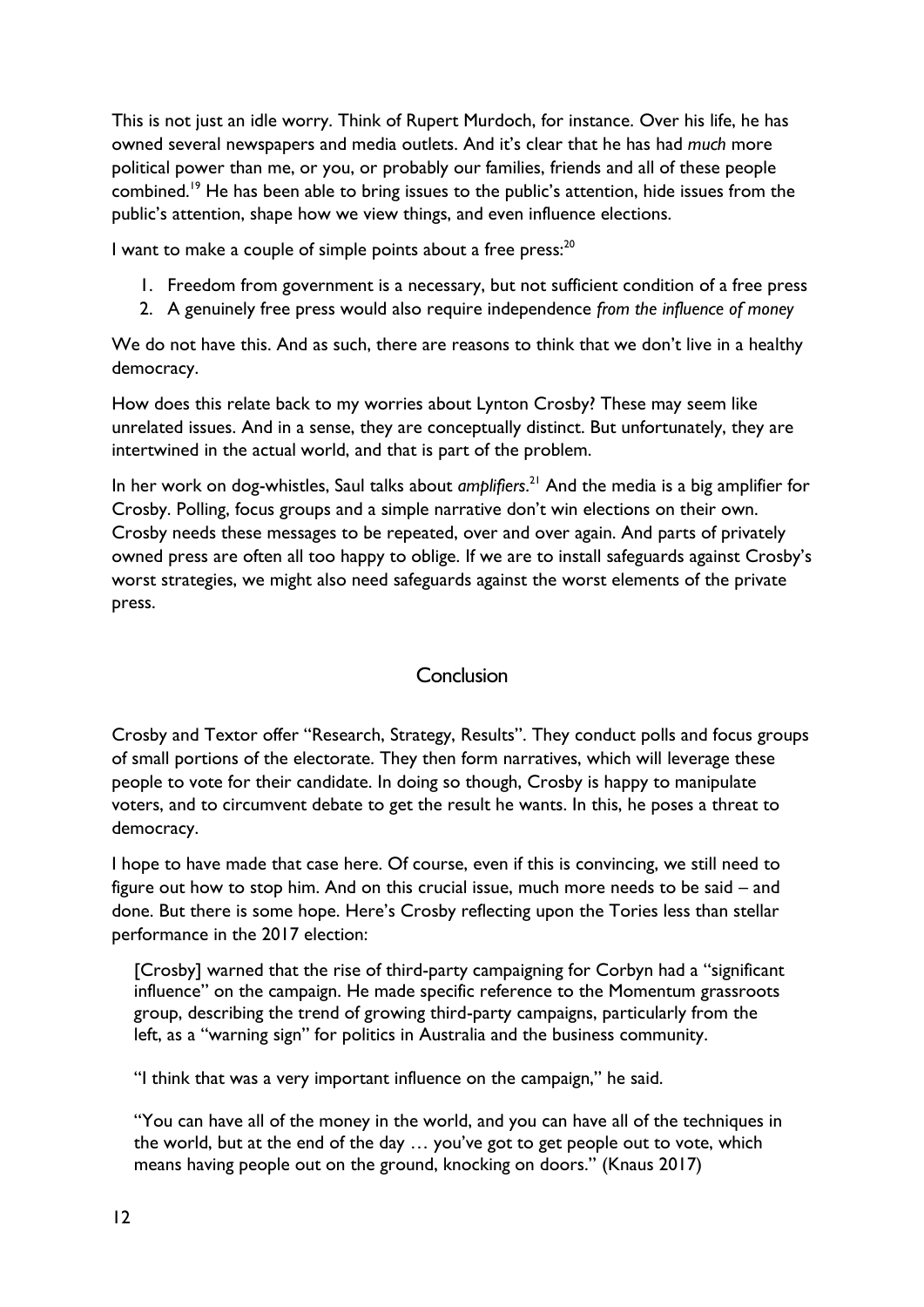#### **Reference List**

Boffey, D (2014) 'Tory strategist Lynton Crosby aims to keep Cameron out of TV debates' in *The Guardian* (accessed 06/08/2018)

Christiano, T (2008) The *Constitution of Equality* (Oxford University Press)

Delaney, S (2015) *Mad Men & Bad Men: what happened when British politics met advertising* (Faber & Faber)

(2016) 'How Lynton Crosby (and a dead cat) won the election: 'Labour were intellectually lazy' in *The Guardian* (accessed 06/08/2018)

Dow, J (2013) 'Ethics of Advertising', in LaFollette, Hugh (ed.), *International Encyclopedia of Ethics*, (Wiley-Blackwell).

Fiss, O (1985) 'Free speech and social structure' in *Iowa L. Rev.*, *71*, pp.1405-25.

Goodin, R and Saward, M (2005) 'Dog Whistles and Democratic Mandates' in *Political Quarterly*, pp. 471-6.

Hager, N (2006) *The Hollow Men* (Craig Potton Publishing)

(2014) *Dirty Politics* (Craig Potton Publishing)

Johnson, B (2013) 'This cap on bankers' bonuses is like a dead cat – pure distraction' in *The Telegraph* (accessed 06/08/2018)

Knaus, C (2017) 'Tory pollster Lynton Crosby says Theresa May right to call early election' in *The Guardian* (accessed 06/08/2018)

Mason, R and Asthana, A (2017) 'Tories paid Crosby's film millions for advising May's election campaign' (accessed 06/08/2018)

Parker, G and Pickard, J (2017) 'Theresa May ducks live debate as Jeremy Corbyn seizes opportunity' in *Financial Times* (accessed 06/08/2018)

Mason, R. (2016) 'Beckett report: Labour lost election over economy, immigration and benefits' in *The Guardian* (accessed 06/08/2018)

Montgomerie, T (2015) 'We need more then this dull, simplistic budget' in *The Times* (accessed 06/08/2018)

Ross, T (2015) 'Secrets of the Tories' election 'war room' in *The Telegraph* (accessed 06/08/2018)

Saul, J (2018) 'Dogwhistles, Political Manipulation and Philosophy of Language', in Fogal, F, Cross, M and Harris, D (2018) *New Work on Speech Acts* (Oxford University Press)

Saunders, J (forthcoming) 'Dark Advertising and the Political Process'